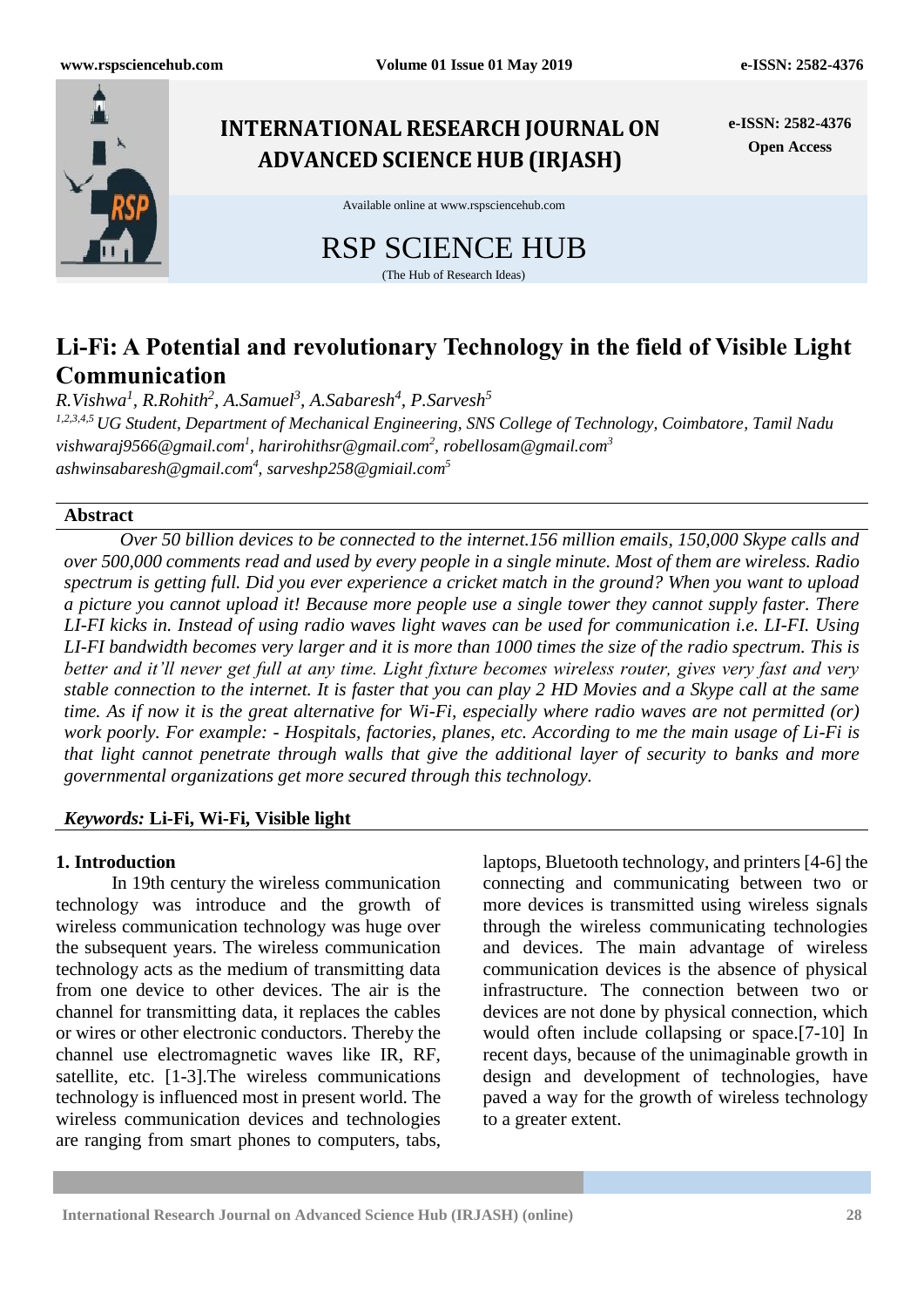#### **2. The Visible Light Communication**

Visible Light Communication (VLC) which use only visible light for transmitting data. The speed of light is high that is from 780- 375 nanometres. Mostly modern VLC use digital connections it process data by only 0s and1s. In ancient times they also used sound waves to transmit the data. Now we almost use radio frequency for everything, sharing data, (e.g) share it, money transaction also takes place by radio frequency Google pay (tez) mode money shared by radio frequency. VLC provide low latency, high bandwidth to transmit more data while radio waves transmit only a limited data because it cannot have more spectrums and more potential for cross talk and interference comparing VLC. It also known for its security feature, which means now technology, has developed to the most but no one has developed to hack a LED Light. Radio waves in atmosphere get disturbed by noise so that the receiver cannot receive good information. But LI-FI can be used over there because it has no problem in the atmosphere and transmission is also high.

Now VLC technologies are more uncommon in every place the communication using light gives increase of strength in wireless devices and radio limited spectrums getting crowded. The VLC gets increased because the technologies are getting more crowded and affect each other in different radio frequencies, does not cause any problem to VLC. Nowadays VLC is used as a communication device to connect millions of people across the world. It is more cost- efficient. Visible Light Communication (VLC) and Optical Wireless Communication (OWC) that use only the intensity of visible light beams and transmit the data. Now it has become advanced and it uses LED and combined with Solid State Lightning (SSL) used as a substitute for radio frequency (RF) gets more benefited.

VLC takes larger visible region for wireless communication in the areas where RF spectrum and radio waves are restricted. Any implementation of new rules (or) facilities is not required. They can also be used in already existing lightning arrestors. They cannot penetrate through the walls so it naturally provides security and it has the capability to avoid the interference from other rooms, thus it provides the already available bandwidth. At present the electronic devices become developed and it contain a photodiode receive signals from light source. Sometimes a cell phone camera or a

digital camera is needed. In fact the sensor in the camera is a photodiode (Pixels). In cell phone camera (or) a digital camera a single photodiode is used as a multipurpose object. A sensor may provide multichannel (i.e.) a single pixel can provide a channel or a multiple light source. The block diagram shown in Fig 1.



**Fig.1 Flowchart of VLC**

## **3. Li-fi technology**

Li-Fi is a visible light communication system (VLC) which stands for Light Fidelity. It runs in the category of wireless communication device and is known for its speed. It was uncovered by Harald Haas a professor in University of Edinburgh revealed it during a TED talk in 2011. He has envisioned light bulbs that could act as a wireless router. Li-Fi is expected to solve few of the major concerns faced in implementing 5G. Li-Fi has many favourable advantages over other radio communication technologies Like Wi-Fi and Bluetooth. Few to mention are its reliability, data security, and uses light as the medium of data transfer. Li-Fi is seen a as promising technology for interrupted and smooth implementation of 5G by majority of the telecommunication giants around the globe.

LI-FI is a wireless technology holds key and solve many challenges faced by 5G such as Frequency Bands, Huge data volume, MIMO Technology and Beam Forming and so on. LI-FI is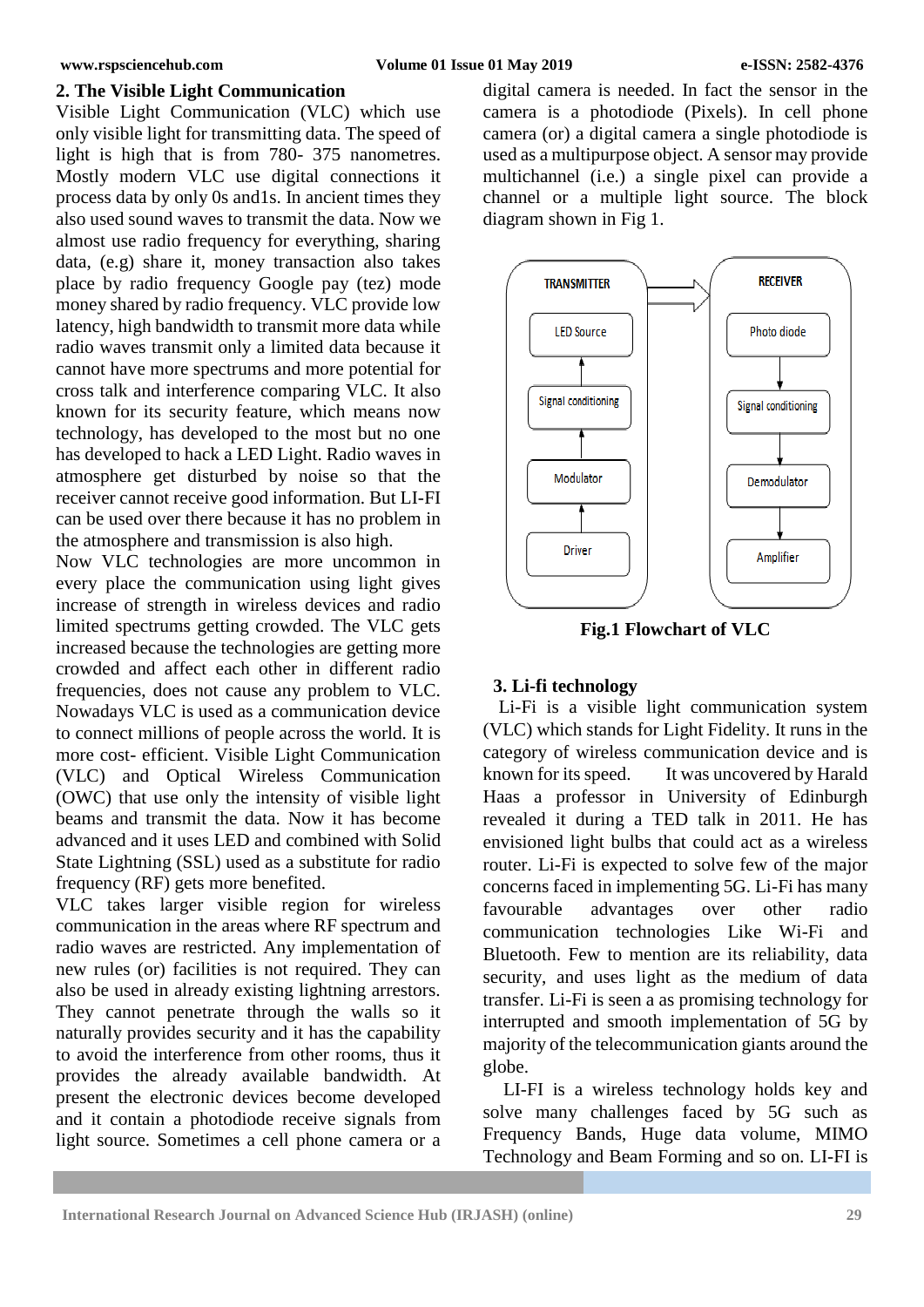mostly free to use and it is more secure. In present and future it acts vital for Wi-Fi. It never uses radio frequency for transmission rather it uses light waves for transmission now it gets extremely used by every eco- friendly companies.

## **4. Methodology**

Li-Fi is a Visible Light Communication (VLC) system. Though Wi-Fi and Li-Fi are similar in transmission data electromagnetically, Wi-Fi runs on radio waves whereas Li-Fi uses visible light waves. Li-Fi has two main components of working, a photo detector and a signal processing element. The data that is transmitted through light is received by the photo detector and is sent to the signal processor. The signal processor in-turn converts the data into readable content. Fig 2 shows process flow chart. The light source of the communication is a semiconductor LED light bulb. This is in added advantage as the current supplied can be reduced or increased at very high speed without being seen by the naked human eye. The data is fed into the LED light bulb and sent at a very high speed which is received by the photo detector. The rise and fall in the LED light is then converted into electrical signal in the receiver. The signal is then converted to the machine readable binary data which can be viewed as video, audio or any other human readable form.



**Fig.2 Li-Fi process Flow**

Li-Fi uses infrared and visible light spectrum for communicating data at high speed. It reuses the radio frequency spectrum more effectively to achieve higher data rates. The advantage of using visible light over radio waves is that it will not have interference as the radio waves. Each light is driven by a Li-Fi modem or a chip that serves as an access

point. As light is spatially confined, it can be used as small cells or packets of information. Though LED are originally the source of illumination, by altering the currents and creating variation, its output can be varied as output data. As typical as other digital devices, led is passed as data 1 whereas the off state is treated as 0. It is claimed that the rate of data transmission can go up to 10 GB per second.

There are major companies that have understood the necessity and demand for Li-Fi in the future and are taking their parts in the investment. Pure Li-Fi has joined a venture with French lighting company Lucibel to produce Li-Fi enabled products in 2014. There are few usable products that are currently available in the market by PureLi-Fi like Li-Fi ceiling unit and Li-Fi-XC. The Li-Fi ceiling unit can be connected to LED fixtures and whereas Li-Fi-XC are much more compatible with other devices using a USB. It is claimed that from each led light that are enabled by Li-Fi, 43 Mbps of data can be provided. Table 1 give comparison between Li-Fi and Wi-Fi. It an interesting space for businesses where Li-Fi provides a better and faster connectivity along with data transmission. The Li-Fi provides vast opportunities to the retailer with the integration of internet of things. For example, the data transmission to multiple customers by the shop owners can be done from a distance faster and safer. Along with pure Li-Fi, the major light and Equipment Company, Philips has also joined hands in contributing its share of Li-Fi services. It was also reported that in 2016, Li-Fi was tested in Dubai by the UAE based MNC Du and Zerol. They claimed successful transmission of data in the form of internet, audio, and video using Li-Fi. Li-Fi has already intrigued the ideas of major companies in the field of educational system, medical applications, cheaper internets in aircrafts, underwater application and so on.

|  |  |  | Table.1 Comparison of Li-Fi and Wi-Fi |  |  |
|--|--|--|---------------------------------------|--|--|
|--|--|--|---------------------------------------|--|--|

| Li-Fi                                                                  | Wi-Fi                                             |
|------------------------------------------------------------------------|---------------------------------------------------|
| • Bandwidth<br>Expansion of Li-Fi<br>is beyond the limits<br>of Wi-Fi. | • Bandwidth<br>Expansion of Wi-<br>Fi is limited. |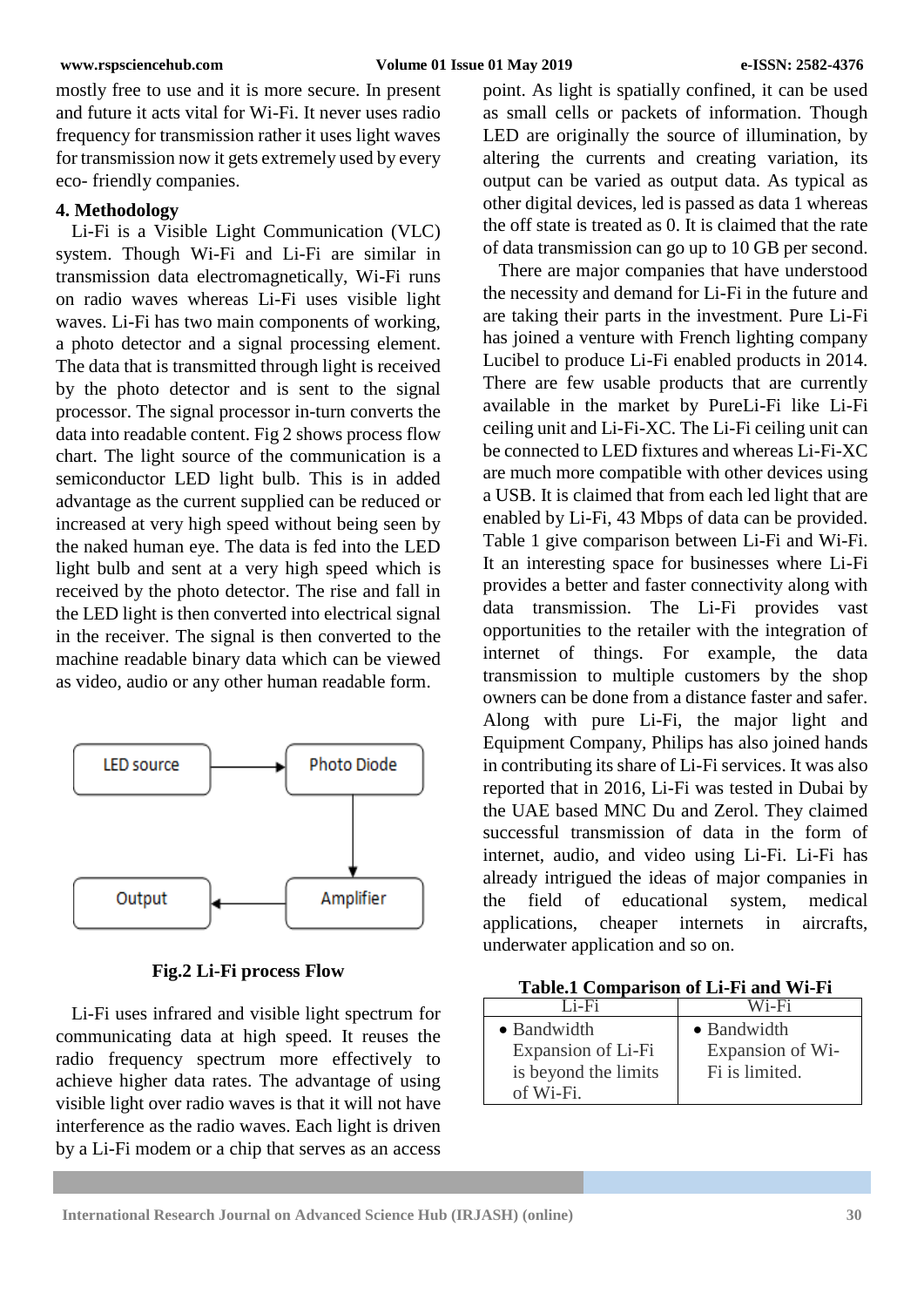| • The speed of the Li-<br>Fi is 10 Gbps which<br>is faster than Wi-Fi.                           | $\bullet$ The maximum<br>speed of the Wi-Fi<br>is 150 Mbps.                                                              |  |  |
|--------------------------------------------------------------------------------------------------|--------------------------------------------------------------------------------------------------------------------------|--|--|
| • The data density of<br>Li-Fi is high                                                           | • The data density of<br>Wi-Fi is low.                                                                                   |  |  |
| • The range of Li-Fi is<br>low but over large<br>area the<br>transmission<br>becomes difficult.  | • The range of Wi-Fi<br>is at medium.                                                                                    |  |  |
| • Li-Fi is more secure<br>when compare to<br>Wi-Fi.                                              | $\bullet$ Wi-Fi security is<br>not very good<br>compared with Li-<br>Fi.                                                 |  |  |
| • The power<br>availability is very<br>high on Li-Fi.                                            | • The power<br>availability of Wi-<br>Fi is lower than Li-<br>Fi.                                                        |  |  |
| • The ecological<br>impact of Li-Fi is<br>much below the<br>level of common<br>wireless devices. | • The ecological<br>impact is of<br>$\bullet$ Wi-Fi is not<br>drastic, but does<br>have a minimum<br>significant impact. |  |  |
| • The cost required is<br>very less than<br>$\bullet$ Wi-Fi.                                     | $\bullet$ The cost of Wi-Fi<br>is comparatively<br>higher.                                                               |  |  |

# **5. Challenges and applications**

Li-Fi is the latest technology which will offer quickest speed for Internet access. So, it will augment/replace Wi-Fi at instructional establishments and at companies in order that the folks there will build use of Li-Fi with the high speed. Operation theatres (OTs) don't enable Wi-Fi thanks to radiation concerns. Usage of Wi-Fi at hospitals interferes or blocks the signals for observance equipment. So, it should have unsafe result to the patient's health, thanks to improper working of medical equipment. To beat this and to create OT technical school savvy Li-Fi will be won't to access net and conjointly to manage medical equipment. This can be useful for conducting robotic surgeries and different machine-controlled procedures.

Laptops, sensible phones, tablets and different mobile devices will interconnect directly exploitation Li-Fi. It provides additional security.

The passenger's movement in aircrafts get access to low speed net that too at a really high value. Wi-Fi in tandem with the pilot guidance systems should not be used as a result. For data transfer Li-Fi can be used in aircraft. Li-Fi simply offers an aircraft highspeed network, such as the overhead reading bulb, etc.

Due to efficient signal absorption, the use of RF is unworkable in liquid. The waves are conveyed with small amounts of information. Underwater ROVs are operated by broad cables which supply power and allow pilot signals that are higher than their pilots ' signals to be received. Nonetheless, the link used in ROVs is not enough for exploring wider areas. They could be freer to explore if their wires were replaced by lightweight  $-$  say, by a highly powerful submerged lamp. You can use your headlights to communicate, process your data autonomously and sporadically relay your results. Li-Fi will even work underwater wherever Wi-Fi fails fully, thereby throwing open endless opportunities for military underwater operations.

Power plants would like quick, inter-connected knowledge systems thus that demand, grid integrity and core temperature (in case of nuclear energy plants) may be monitored. The Radio communication interference is taken into account to be unhealthy for such sensitive areas close these power plants. Li-Fi offers safe, abundant connectivity for all areas of those sensitive locations. Li-Fi may be used as a robust means that of communication in times of disaster like earthquake or hurricanes. Common folks might not apprehend the protocols throughout such disasters. Subway stations and tunnels, common dead zones for most emergency communications, create no obstruction for Li-Fi.

Though Li-Fi has many advantages when it comes to wireless communication over every other current technology, it has its own challenges which need to be met before implementing it in full scale. For instance, Li-Fi requires line of sight of the transmitter and the receiver. Another major question to be answered is the method of transmitting data from the receiver to the transmitter section.

## **6. Inference**

In an era of fast communication which has spread to the nook and corner of the world, the systems that